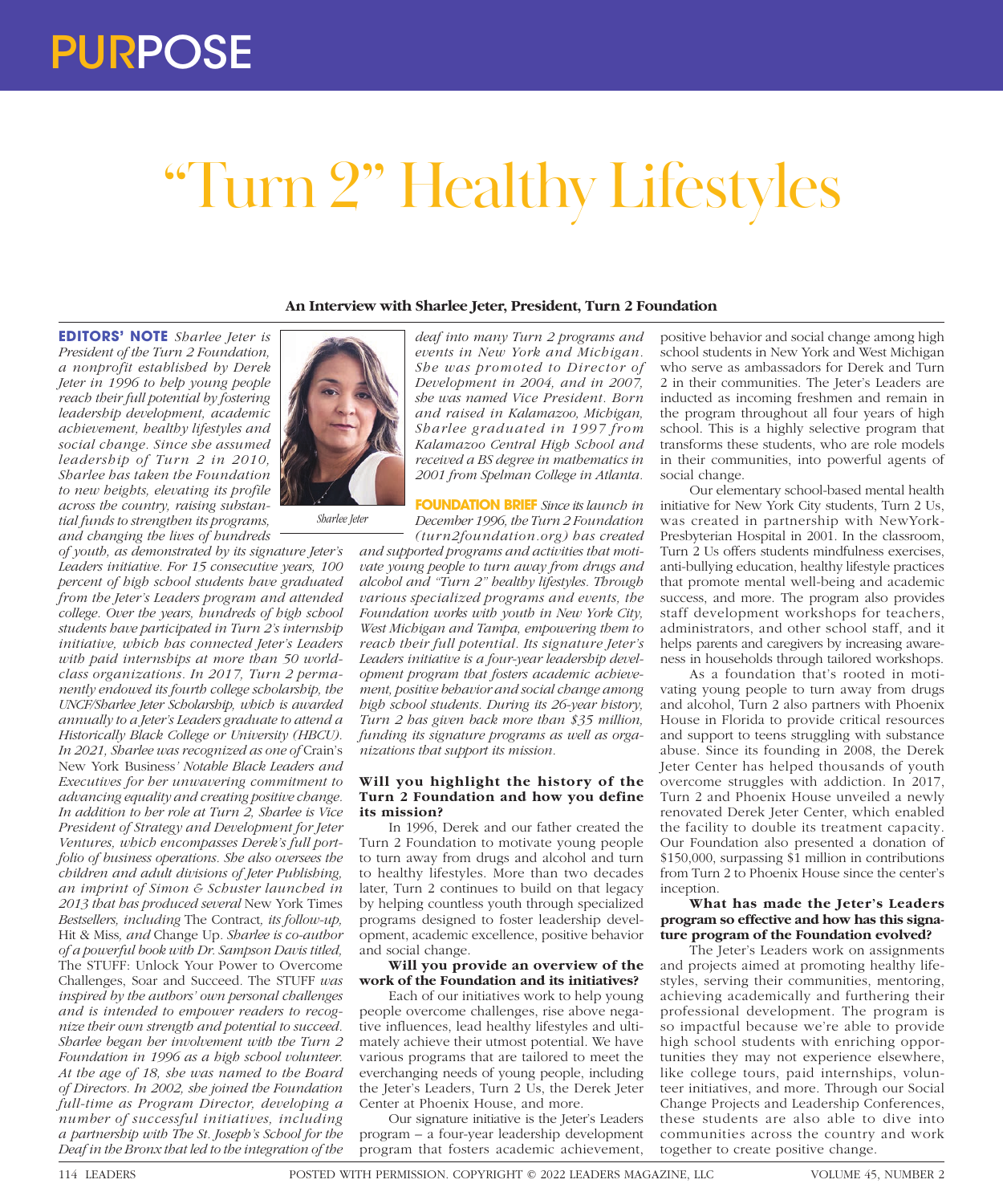**"***My father and I began the Turn 2 Foundation during my rookie season with the New York Yankees, and the impact we've had on thousands of youth across the country since then has far exceeded my dreams.***" Derek Jeter, Co-Founder, Turn 2 Foundation** 

Our Jeter's Leaders understand the importance of their education, setting goals for themselves, and serving as role models to those around them. With each class, we witness a remarkable transformation – these students grow personally and academically, graduate high school and go on to pursue their dreams in college. Over the years, we've evolved our program to continuously meet the everchanging

needs of young people, including during the pandemic. We knew we needed to transition our programming to address the current challenges these young people were facing and ensure they were fully supported during these scary and uncertain times.

**How did the Foundation adapt the way it works to address the challenges caused by the pandemic?**



Throughout the pandemic, young people have been juggling continuous transitions between in-person and remote learning, navigating periods of social distancing and isolation, and experiencing ongoing feelings of uncertainty that have been causing a significant strain on their mental wellbeing. Through our programs, we have been providing resources and guidance to help our students remain active, motivated to learn and, ultimately, continue leading healthy lifestyles. We've held virtual graduation ceremonies for our senior Jeter's Leaders, ongoing virtual career panels where Leaders gain valuable professional advice from executives in various industries, online discussions with Jeter's Leaders alumni, and more.

We've also continued to provide our Jeter's Leaders with opportunities to give back to those around them. In August 2021, we held our Social Change Project, where our New York Jeter's Leaders volunteered at the Community League of the Heights to help make a difference in the Washington Heights community. On that same day, our Jeter's Leaders in Kalamazoo, Michigan, volunteered at Bronson Methodist Hospital to beautify the grounds.

Our mental health promotion program – Turn 2 Us – has also been providing various services to promote mental wellness among young people in New York City elementary schools. At the height of the pandemic, Turn 2 Us transitioned its school-based programming to take place virtually and facilitated several workshops focused on self-care techniques and boosting overall well-being in young people, with topics including stress management, the impact of social media and screen time, self-care and more. Additionally, with support from our Jeter's Leaders program, we modified Turn 2 Us' in-person mentorship program by providing virtual services to students.

Additionally, our partner Phoenix House continued to serve Hillsborough County in Florida via telehealth services throughout the pandemic. This year, we're looking forward to awarding the Derek Jeter Hillsborough Education Scholarship, which is one of two annual scholarships we administer to graduates of the Derek Jeter Center at Phoenix House.

The past two years have demonstrated that Turn 2's mission is more important than ever before. It's crucial that young people continue *Derek and Sharlee Jeter on the runway at the Palm Beach Invitational*